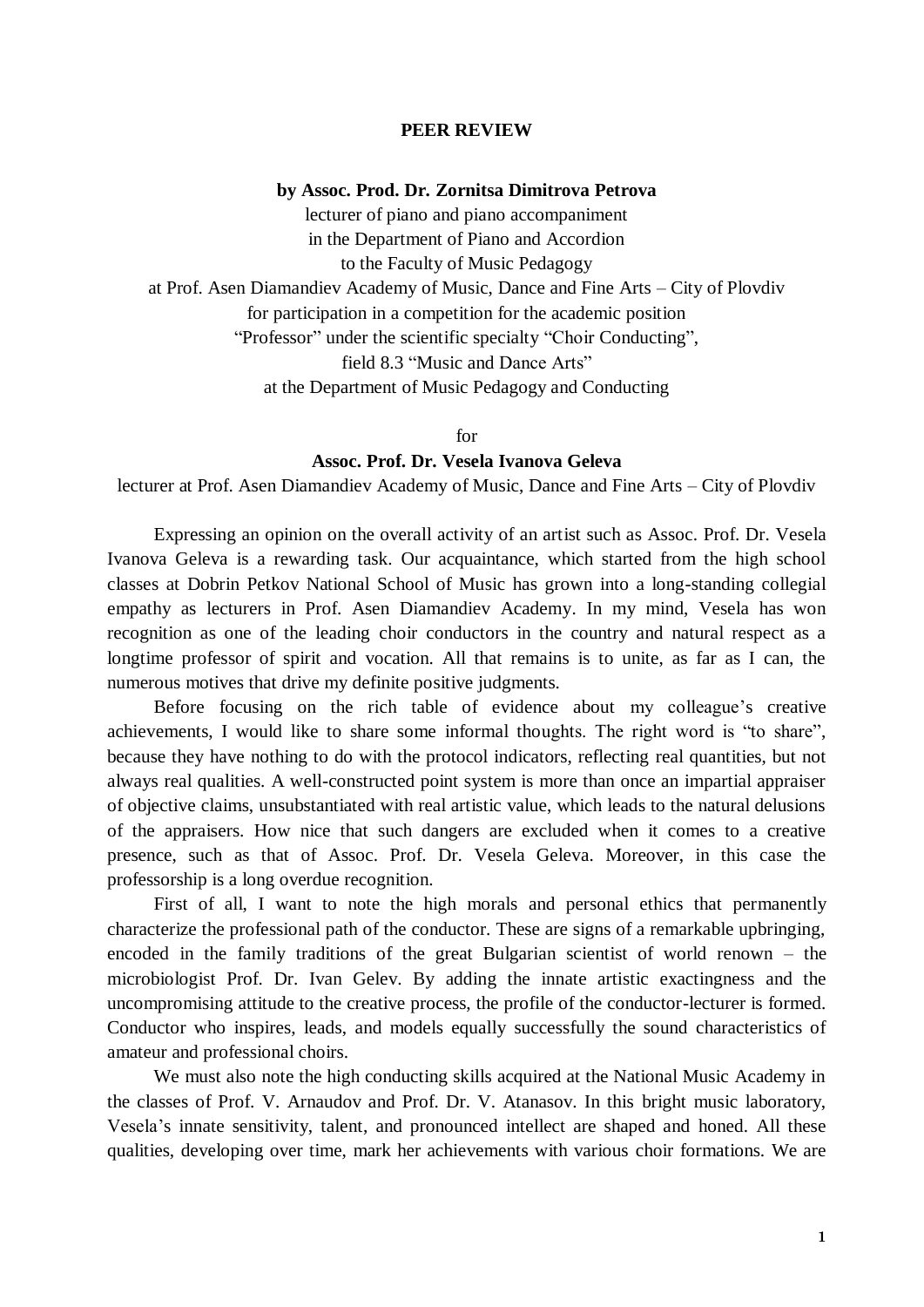still rejoicing in these achievements today as numerous accumulations in a markedly successful conducting career of national importance.

Here is the moment to highlight the choir sound picture, which Assoc. Prof. Dr. Vesela Geleva sculpts, I would say "patents", as her individual artistic skill. The voices are soldered and mixed in a free-flowing sound stream, without tension, with lightness and filigree, to which the vocal over-volume is alien. The choirs are soft and varied. The vocal dynamics flexibly follow the detailed but clear and clean conducting gesture. Style and stroke richness are achieved cheerfully and naturally, but at the same time persistently and consistently.

If we return to the table, which reflects the artistic achievements of Assoc. Prof. Dr. Vesela Geleva, we find the quantitative abundance of concert performances (at home and abroad) of premiere performances – diverse in style and genre, and enviable recording activity.

The conductor points out an impressive number of 10 concerts as leading creative performances in the field of arts. All of them were performed with the Gaudeamus Academic Choir at Prof. Asen Diamandiev Academy of Music, Dance and Fine Arts, of which Assoc. Prof. Dr. Geleva is the main artistic director. Numerous concert tours have been performed in the Netherlands, Poland, the Czech Republic, and France. The following participations in festivals stand out:

- 16th International Festival "Music in Balabanov House";
- 35th International Choir Festival for Church Slavonic Music in Hajnówka, Poland;
- Festival "Days of Chamber Music" Gabrovo.

Here I should emphasize the realized author's show on the occasion of 130 years since the birth of Petar Dinev, recorded by the BNR and broadcast in the section "Cantate, jubilate" of the Hristo Botev program.

No less respectful is Indicator 14 – "Supporting creative expression or participation in a collective product in the field of arts". Assoc. Prof. Dr. Geleva modestly attributes to it some of her most significant creative performances. Such, in my opinion, are the participation of the Gaudeamus Academic Chamber Choir in the productions "Didona and Aeneas" by H. Purcell, "Semele" by G. F. Handel, "The Fairy-Queen" by H. Purcell, realized by the Educational Opera Theater at Prof. Asen Diamandiev Academy.

Assoc. Prof. Dr. Vesela Geleva has been repeatedly invited to prestigious international projects (mostly with the French Ministry of Culture) and international choir festivals:

- for sacred music Virgo Lauretana 2015, Italy;
- for church music "Hajnówka" 2016, Poland;
- Vivace Choir Festival 2015, Hungary;
- International Orthodox Music Festival "Saint Mary Axion Estin" Pomorie;
- Spring Festival of Arts at the Ecole normale de musique in Paris and many more.

Part of this huge creative activity is reflected in 11 reviews in the magazines "Musical Horizons" and "Art Spectrum". Naturally, Assoc. Prof. Dr. Geleva is a winner of numerous Bulgarian and international awards and diplomas.